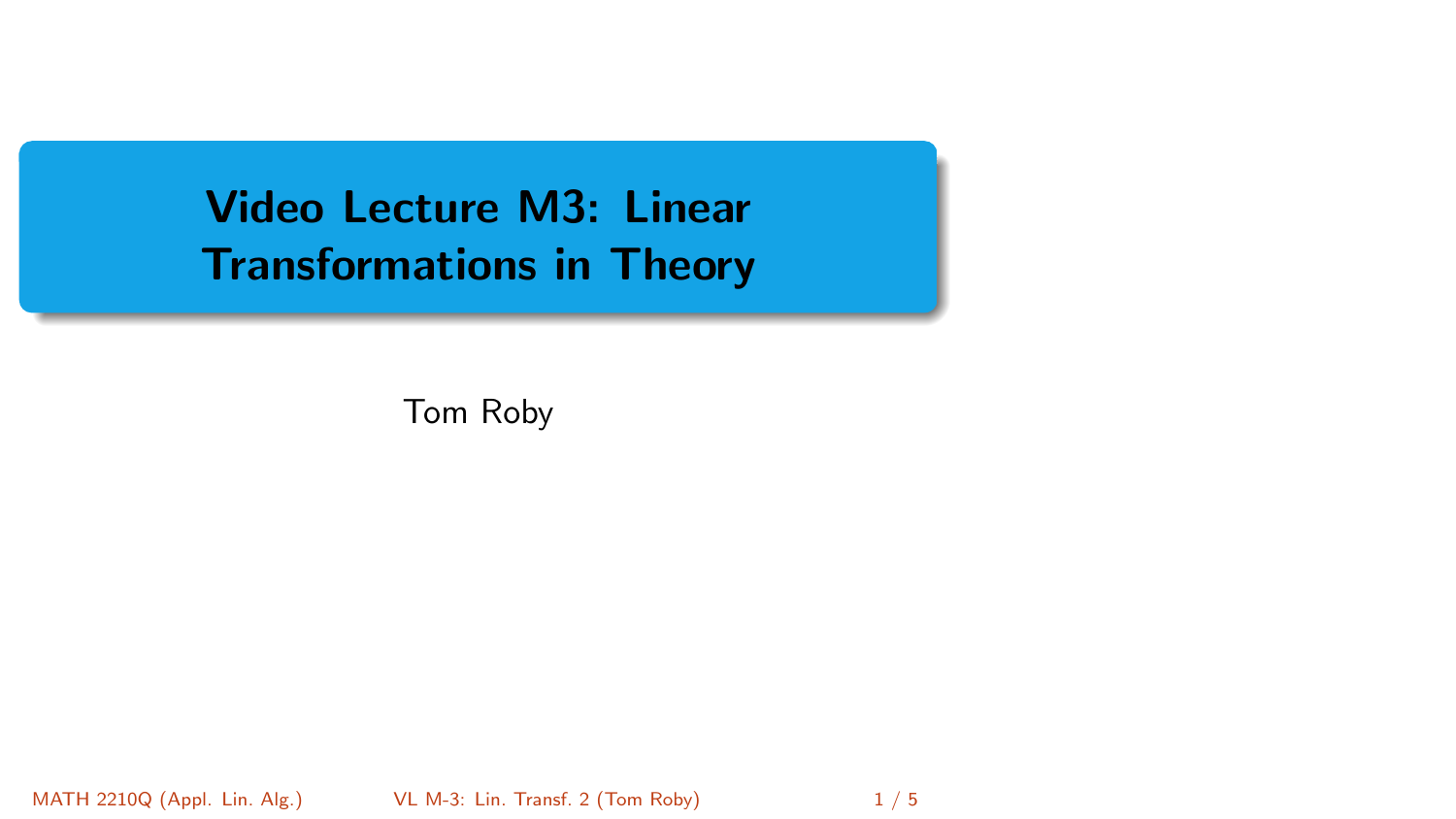# Outline & Objectives

- Characterize linear transformations independently of matrices, as functions  $\mathbb{R}^n \to \mathbb{R}^m$  satisfying two basic axioms.
- Prove that every linear transformation  $T: \mathbb{R}^n \to \mathbb{R}^m$ can be represented (uniquely!) by a matrix.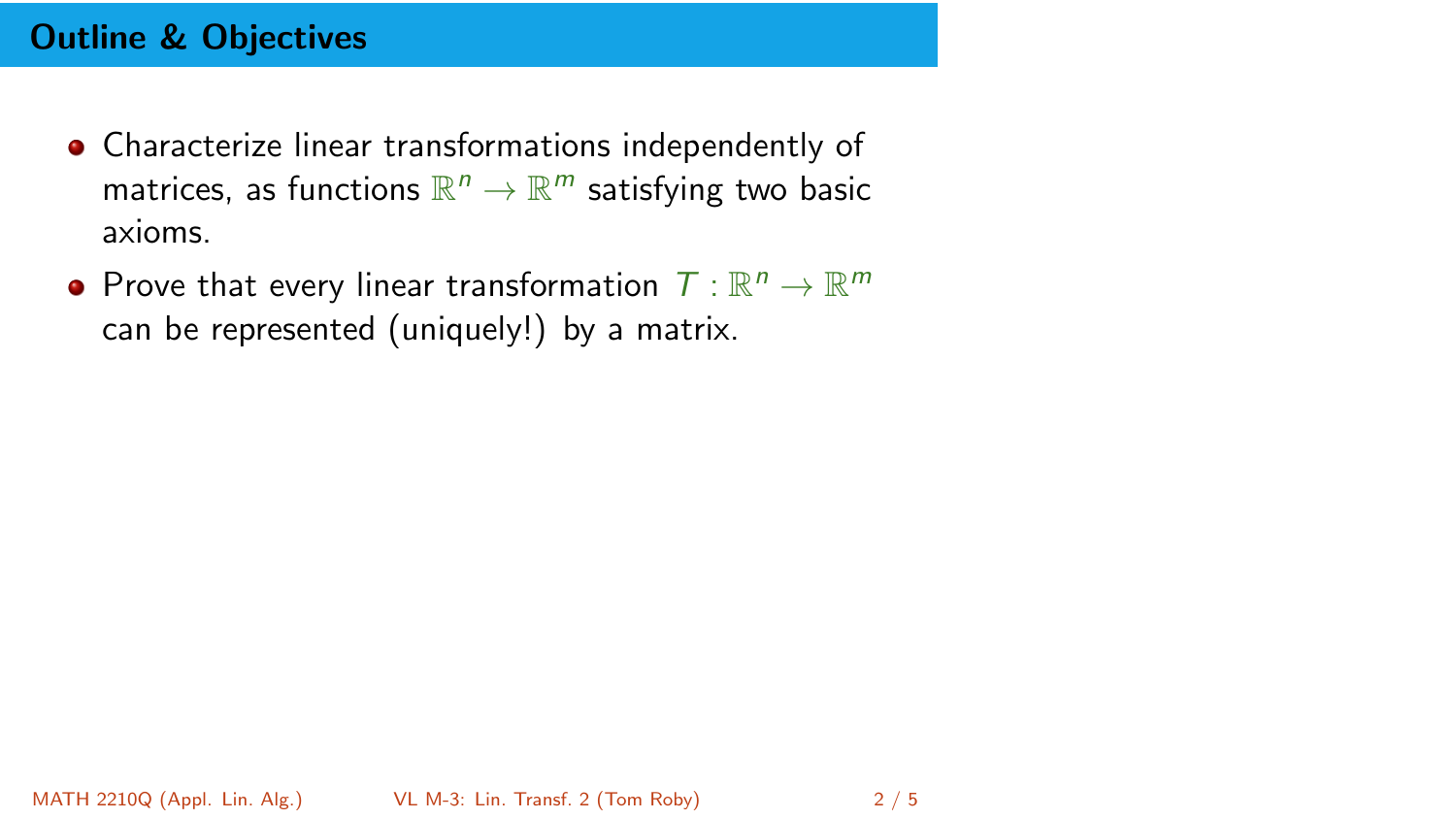### Linear Transformations algebraically

For matrices:  $A(\vec{u} + \vec{v}) = A\vec{u} + A\vec{v}$  and  $A(c\vec{v}) = cA\vec{v}$ .

### **Definition**

Call a function  $T: \mathbb{R}^n \to \mathbb{R}^m$  linear if it satisfies: (a)  $T(\vec{u} + \vec{v}) = T(\vec{u}) + T(\vec{v})$  and (b)  $T(c\vec{v}) = cT(\vec{v}).$ 

• 
$$
T: \mathbb{R}^3 \to \mathbb{R}^2
$$
 by  $T(x_1, x_2, x_3) = (x_2 - x_3, x_1 + 2x_3)$ .

• 
$$
T: \mathbb{R}^3 \to \mathbb{R}^2
$$
 by  $T(x_1, x_2, x_3) = (x_2 - x_3, x_1^2 + 2x_3)$ .

**④** 
$$
T : \mathbb{R}^3 \to \mathbb{R}^2
$$
 by  $T(x_1, x_2, x_3) = (x_2 - x_3 + 2, x_1 + 2x_3).$ 

#### Proposition

Let  $T: \mathbb{R}^n \to \mathbb{R}^m$  be linear. Then  $T(\vec{0}) = \vec{0}$ .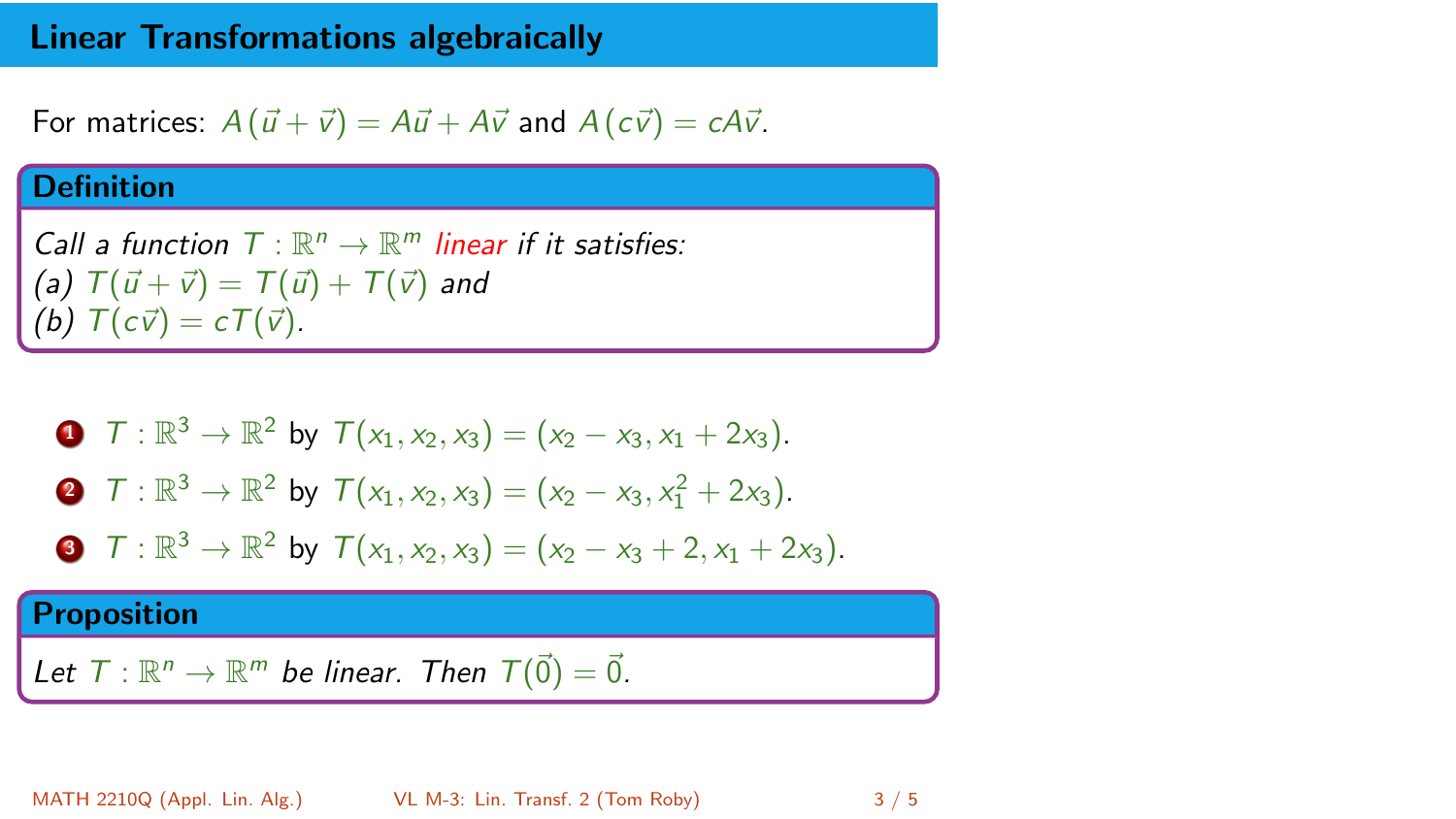### Linear Transformations Geometrically

By definition, a LT preserves the parallelogram law.

So if we know where  $T$  sends  $\begin{bmatrix} 1 \\ 0 \end{bmatrix}$ 0  $\begin{bmatrix} 0 \\ 1 \end{bmatrix}$ 1  $\big]$ , then we know where it sends  $\begin{bmatrix} x_1 \\ y_1 \end{bmatrix}$  $x_2$  $\Big] = x_1 \begin{bmatrix} 1 \\ 0 \end{bmatrix}$ 0  $+ x_2 \begin{bmatrix} 0 \\ 1 \end{bmatrix}$ 1 .